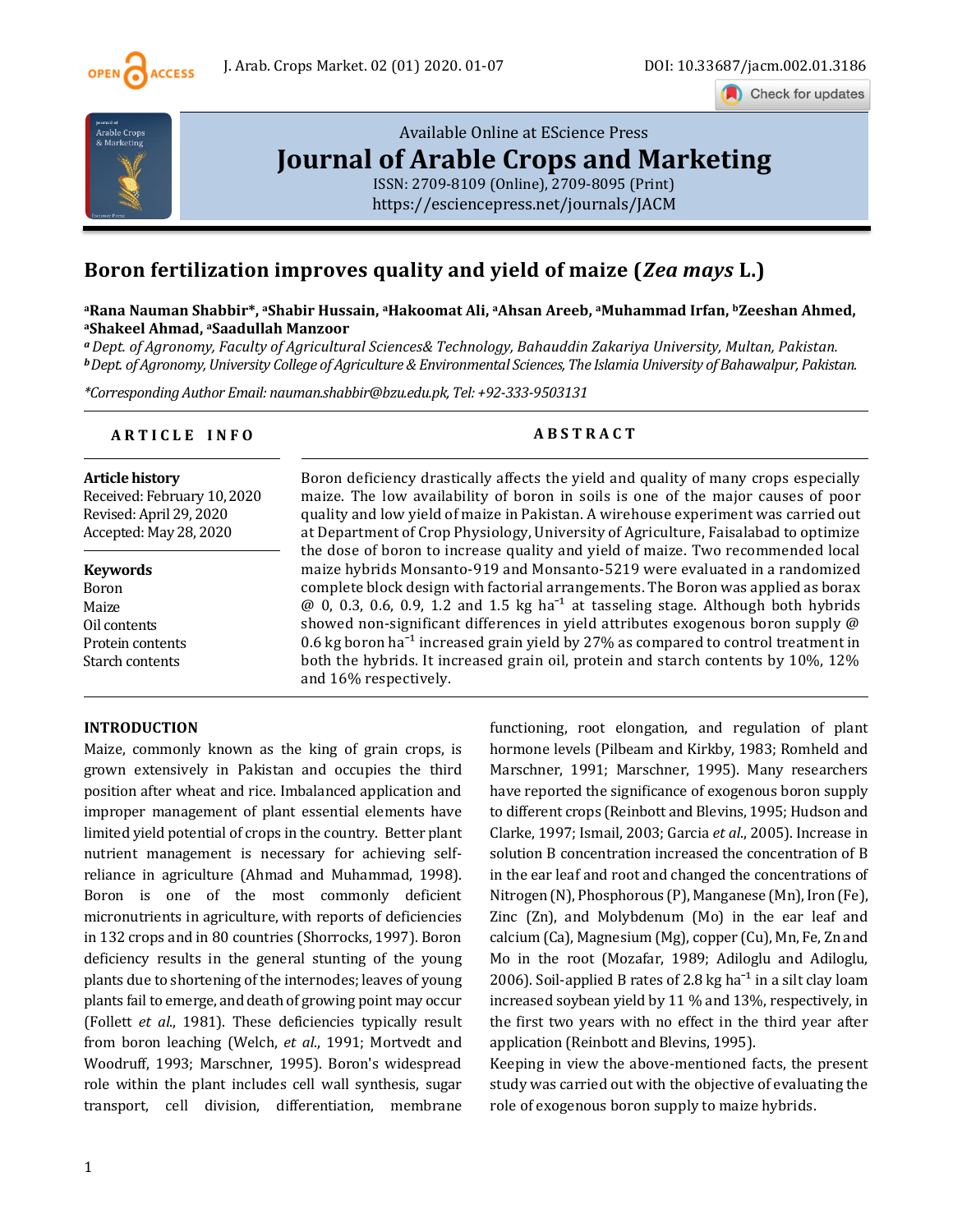#### **MATERIAL AND METHODS**

The present study was carried out at the wirehouse of Department of Crop Physiology University of Agriculture, Faisalabad. The Experiment was laid out in a randomized complete block design (RCBD) with factorial arrangements. Two local maize hybrids (Monsanto-919 and Monsanto-5219) were used as experimental crops. Five seeds of each hybrid were sown in plastic pots of 10 kg capacity, however; only two plants were grown till maturity.

**Soil analysis:** Before sowing, soil samples were taken from soil used to fill pots to determine initial soil fertility level. The available B in soil was determined by dilute HCl method (Kausar *et al*., 1990). Available S in soil was determined by Turbidimetric method (Verma, 1977). Available K in soil was determined with ammonium acetate solution (Richards, 1954). Available P in soil was determined by sodium bicarbonate method (Olsen and Sommers, 1982). Total Nitrogen in soil was determined by the Kjeldahl method. (Bremner and Mulvaney, 1982; Buresh *et al.*, 1982). The soil analysis revealed 0.2 mg kg<sup>-1</sup> available boron (B), 7.5 mg kg<sup>-1</sup> available sulphur (S), 175 mg kg<sup>-1</sup> potassium (K), 1 mg kg<sup>-1</sup> phosphorous (P) and 0.21% available nitrogen (N) in the soil (Table 1). Borax was used as a source of boron and 1.5, 3.0, 4.5, 6.0 and 7.5 mg of borax, for application of boron  $\omega$  0, 0.3, 0.6, 0.9, 1.2 and 1.5 kg ha $^{-1}$  respectively, was mixed separately in 10 kg of soil for each pot after taking soil samples for analysis. All other fertilization and cultural practices were standard and uniform. The plants were harvested at maturity to record various growth, quality and yield attributes by using standard procedures.

Table 1. Physico-chemical analysis of experimental soil.

| Determination        | Unit | Value obtained |  |
|----------------------|------|----------------|--|
| pH                   | 8.3  |                |  |
| Organic matter       | $\%$ | 0.95           |  |
| Available B          | ppm  | 0.2            |  |
| Available S          | ppm  | 7.5            |  |
| Available K          | ppm  | 175            |  |
| Total N              | $\%$ | 0.21           |  |
| Available phosphorus | ppm  | 1              |  |

**Quality variables:** Total nitrogen in grain was determined by Gunning and Hibbard's method of sulphuric acid digestion and distillation by micro-Kjeldhals method (Jackson, 1962). Seed samples equal to one gram from each pot were taken randomly, ground and subjected to chemical analysis according to Kjeldahl's method to estimate nitrogen content (Jackson, 1962). Nitrogen (%) was then multiplied by a constant factor 6.25 for calculating protein (%) in the grain (Hiller *et al*.*,*  1948). For oil analysis, the representative samples from each pot were dried and ground. Oil contents in grains were determined by means of Soxhlet fat extraction method (Low, 1990). Grain starch contents were determined by treating the seed sample was with 80 % alcohol to remove sugars and then starch was extracted with perchloric acid. In hot acid, medium starch was hydrolyzed to glucose and dehydrated to hydro methyl furfural. This compound formed a green colour product with anthrone (Thimmaiah, 2004).

**Statistical analysis:** The data obtained from different variables were analyzed statistically using Fishers Analysis of Variance Technique and least significant difference test level was used to compare differences among the treatments means (Steel *et al*.*,* 1997).

### **RESULTS**

## **Growth variables**

The boron application significantly affected various growth attributes of both hybrids. The maximum leaf area  $(3164 \text{ cm}^2) \text{ cm}^2$ ) was observed where boron was applied  $\omega$  0.6 kg ha<sup>-1</sup> while minimum leaf area (2920 cm<sup>2</sup>) in control treatment (no boron supply). Among hybrids, Monsanto-5219 attained significantly higher leaf area plant<sup>-1</sup> (3066) than Monsanto-919 (3029 cm<sup>2</sup>) however, the interaction was non-significant among hybrids and boron levels (Table 4). The exogenous boron application significantly increased cob length in both the hybrids. The maximum cob length (17.68 cm) was recorded by the boron application  $\omega$  0.6 kg ha<sup>-1</sup> while the control (0 kg boron ha<sup> $-1$ </sup>) gave minimum cob length (15.21 cm) which was statistically at par with boron applied  $\omega$  0.3 kg ha<sup>-1</sup>. Among different hybrids, the maximum cob length (16.58 cm) was recorded in Monsanto-919 and minimum cob length of 16.43 cm was noted in Monsanto-5219 (Table 4).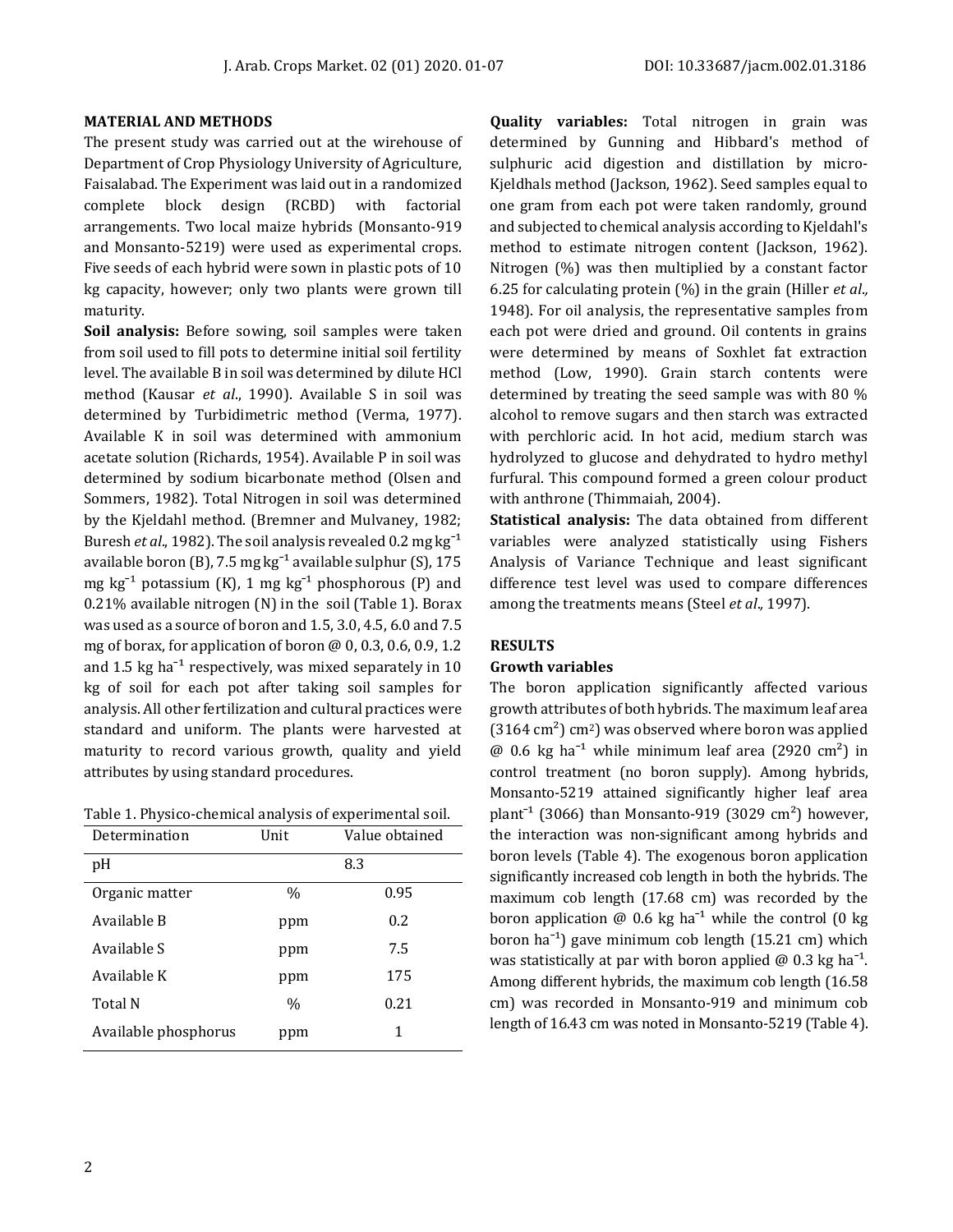| Variables                              | Hybrids (1 d.f) | Boron levels (5 d.f) | $B \times H$ (5 d.f) | Error $(22 d.f)$ |
|----------------------------------------|-----------------|----------------------|----------------------|------------------|
| Leaf area $\text{(cm}^2\text{)}$       | 12469.4*        | 49864.8*             | 2338.4*              | 2181.5           |
| Cob Diameter                           | $1.02684*$      | 0.84988*             | $0.08 *$             | 0.009            |
| Cob length (cm)                        | 0.30988 NS      | 6.18531*             | 1.08 NS              | 0.44             |
| No. of grains $\cosh^{-1}$             | 126.94 NS       | 9194.33 *            | 431.41 NS            | 661.35           |
| 1000-grain weight $(g)$                | 419.57 NS       | 5148.08 *            | 92.62 NS             | 228.36           |
| Grain yield $(g$ plant <sup>-1</sup> ) | 0.01174 NS      | 2.40011*             | 0.02447 NS           | 0.04             |
| Harvest index $(\%)$                   | 0.9280 NS       | 56.3085*             | 4.3564 NS            | 5.3217           |
| Grain oil content (%)                  | $0.00694*$      | $0.09614*$           | 0.00393*             | 0.00103          |
| Grain protein content $(\%)$           | $0.64534*$      | 1.23194*             | $0.13701*$           | 0.02498          |
| Grain starch content (%)               | 2.7280          | 82.0527*             | 8.7388               | 0.6605           |

Table 2. Analysis of variance (ANOVA) of two maize hybrids for various growth and yield variables.

NS= non-significant; Different letters within columns represent data significantly different at P < 0.05.

The maximum cob diameter (6.69 cm) was recorded where boron was applied  $\omega$  0.6 kg ha<sup>-1</sup> which was at par with boron application  $\omega$  0.9 kg ha<sup>-1</sup> however, control (0 kg Boron ha<sup> $-1$ </sup>) gave minimum cob diameter (5.95 cm) which was statistically at par with boron applied  $\omega$  0.3 kg boron  $ha^{-1}$ . Among hybrids, significantly higher cob diameter (6.32 cm) was recorded in Monsanto-919 while minimum cob diameter (5.9 cm) was observed in Monsanto-5219 (Table 4). Both hybrids recorded significantly higher cob diameter when they were supplied with 0.6 kg boron  $ha^{-1}$ . Minimum cob diameter (5.45cm) was recorded in Monsanto-5219 where boron was applied  $\omega$  1.2 kg ha<sup>-1</sup>.

**Yield attributes:** The maximum number of grains  $\cosh^{-1}$ (527.16) was recorded in plants applied with boron @ 0.6 kg ha<sup> $-1$ </sup> (Table 3) however, it was at par with all other levels except control which gave the minimum number of grains  $\cosh^{-1}$  (432.23). Both hybrids showed nonsignificant differences for a number of grains  $\cosh^{-1}$ . Boron application significantly increased 1000-grain weight. The maximum 1000-grain weight (302.66 g) was recorded with boron application  $\omega$  0.6 kg ha<sup>-1</sup>. While minimum 1000-grain weight (236.41 g) was recorded in control treatment (no boron application). The efficiency and effectiveness of different levels of boron application are ultimately determined by the level of grain yield ha<sup> $-1$ </sup>, which in turn is a function of the cumulative behaviour of all the yield components. Maximum grain yield per plant (175.4 g) was recorded where boron was applied  $\omega$  0.6 kg ha<sup> $-1$ </sup> while minimum grain yield  $(105.0 \text{ g})$  was recorded in hybrids with no boron application (Table 3).

Table 3. Influence of various boron levels on Leaf Area, cob diameter, and cob length of maize hybrids.

| Treatments                       | Leaf Area $m^2$ ) | Cob Diameter cm)  | Cob length cm)     |  |
|----------------------------------|-------------------|-------------------|--------------------|--|
| Hybrids                          |                   |                   |                    |  |
| Monsanto-919                     | 3029b             | 6.32a             | 16.58              |  |
| Monsanto-5219                    | 3066 a            | 5.90 <sub>b</sub> | 16.43              |  |
| Boron Levels                     |                   |                   |                    |  |
| Control                          | 2920 d            | 5.95c             | 15.21c             |  |
| $0.3 \text{ kg} \text{ ha}^{-1}$ | 3006 с            | 6.01c             | 16.72 b            |  |
| $0.6$ kg ha <sup>-1</sup>        | 3164 a            | 6.69a             | 17.68 a            |  |
| $0.9$ kg ha <sup>-1</sup>        | 3130 a            | 6.52 <sub>b</sub> | 16.67 <sub>b</sub> |  |
| 1.2 kg ha <sup>-1</sup>          | 3069 <sub>b</sub> | 5.78c             | 16.56 <sub>b</sub> |  |
| 1.5 kg ha <sup>-1</sup>          | 2995c             | 5.67d             | $16.21$ bc         |  |

Different letters within columns represent data significantly different at  $P < 0.05$ .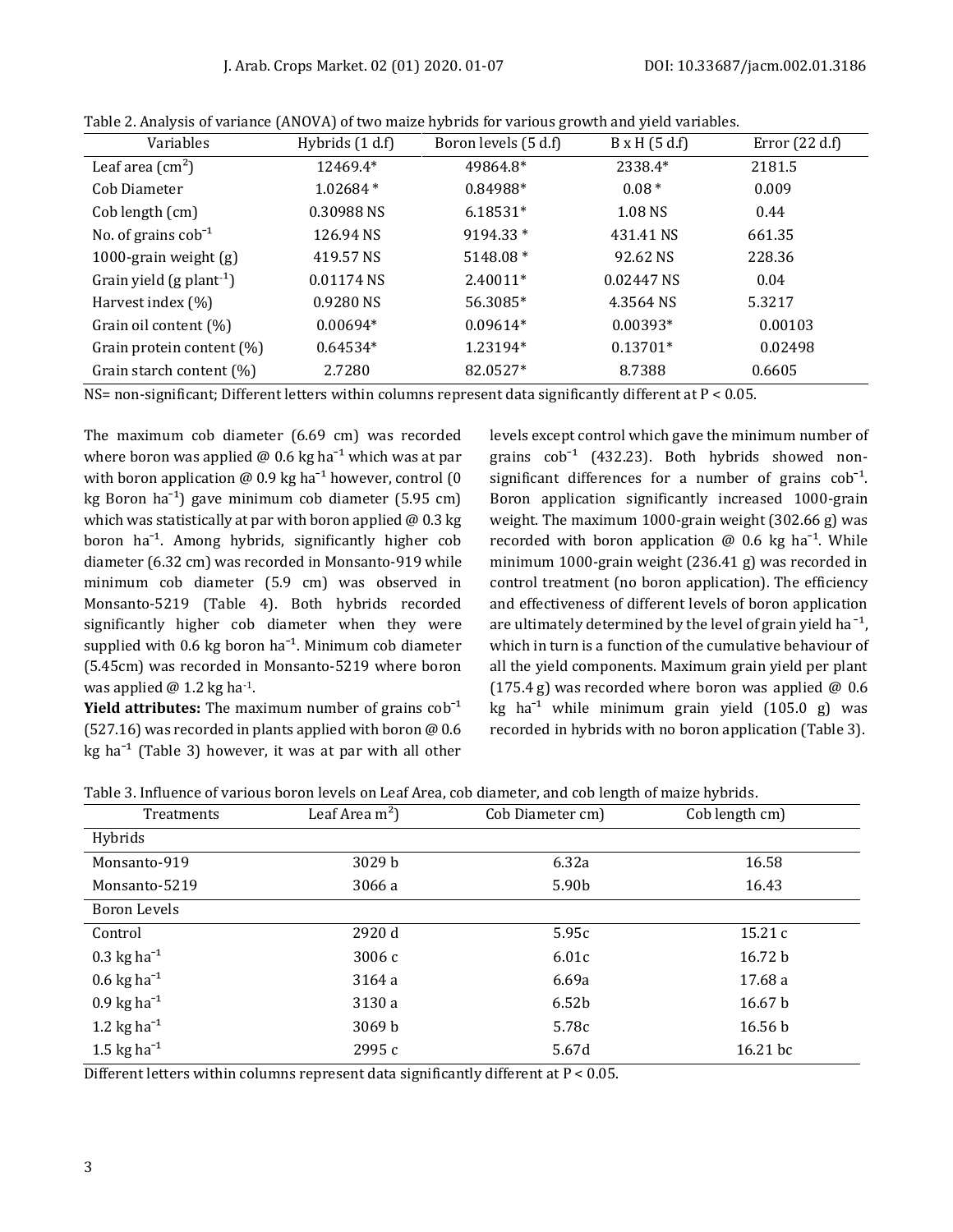**Quality variables:** Analysis of variance  $(P \le 0.05)$ showed that the exogenous boron supply significantly increased the quality variables of maize hybrids (Table 2). The grain oil contents were increased by 10% with boron application as compared with no boron application (control). The maximum grain oil contents (4.77 %) were recorded where boron was applied  $\omega$  0.6 kg ha<sup>-1</sup>. statistically at par with 0.3 kg boron ha<sup> $-1$ </sup> while minimum grain oil contents (4.46 %) were observed in control treatment (Figure 1). Among hybrids, maximum grain oil contents (4.66%) were observed in Monsanto-919 which was significantly higher than grain oil contents of Monsanto-5219 (4.45%). The exogenous boron application increased grain protein contents by 12%. The

maximum value (9.5%) for grain protein contents was recorded in boron application  $\omega$  0.6 kg ha<sup>-1</sup>, while minimum grain protein contents (8.28 %) were recorded in control treatment. Hybrids also showed a significant effect with respect to grain protein contents. Among hybrids, maximum protein contents (8.84%) were observed in Monsanto-219, while minimum grain protein contents (8.57%) were recorded in Monsanto-919 (Figure 2). The interactive effect of hybrids and boron levels was also significant for this variable (Table 2). Both the hybrids gave significantly higher protein contents when they were supplied with  $\omega$  0.6 boron kg ha<sup>-1</sup>. Minimum grain protein contents (8.26 %) were recorded in Monsanto-919 where no boron was applied (control).



Figure 1. Grain oil content (%) as influenced by exogenous boron supply in two maize hybrids.



Figure 2. Grain protein content (%) as influenced by exogenous boron supply in two maize hybrids.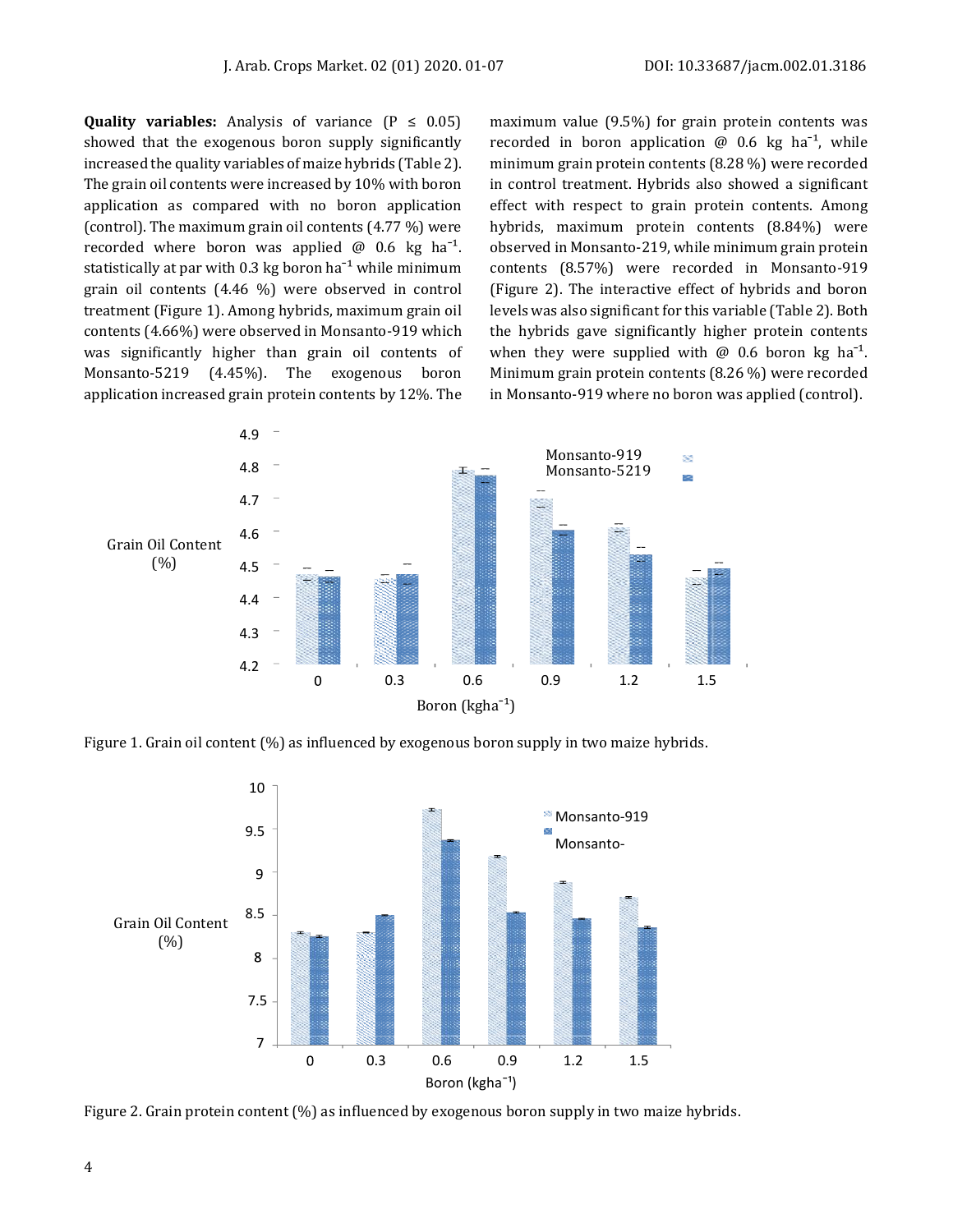The significantly higher grain starch contents (71.45 %) were recorded where boron was applied  $\omega$  0.6 kg ha<sup>-1</sup>, while minimum grain starch content (61.26 %) was observed where no boron was applied. However, hybrids did not show a significant effect of boron with respect to grain starch content. The interactive effect of hybrids and boron levels was also significant for this variable. Both the hybrids recorded significantly higher starch content when they were supplied with  $@$  0.6 kg boron ha<sup>-1</sup>. Minimum grain starch contents  $(61.18\%)$ were recorded in Monsanto-919 with no Boron application (Figure 3).



Figure 3. Grain starch content (%) as influenced by exogenous boron supply in two maize hybrids.

### **DISCUSSION**

The increase in leaf area due to exogenous application of boron was probably due to the increase in chlorophyll contents of both the hybrids. These results support the findings of Sayed (1998) who reported that the application of boron increased the chlorophyll contents and relative water contents which increased the leaf area of maize plants. Parkash and Mehra (2006) reported that application of nitrogen (N) and boron (B) significantly increased the plant leaf area production in sunflower. The boron application has been reported to increase ear length and a number of grains spike<sup>-1</sup> in wheat (Spasovski *et al.*, 1987) which supports the results of this study that exogenous boron application increased cob length, diameter and number of grains  $\cosh^{-1}$  in maize hybrids. Many researchers have also reported the significant role of boron in increasing cob diameter of maize plants (Pasha *et al*., 2002; Parkash and Mehra, 2006). The increase in 1000-grain weight due to exogenous boron supply has also been reported by Mandal and Das (1988) while 1000 grain weight has also been reported to increase by the borax application in wheat (Mishra *et al*., 1989).

5

The boron application has been reported to increase grain yield up to 33% in wheat (Gunnes *et al*., 2003). Rahim *et al.*, 2004 reported increased dry weight plant<sup>-1</sup>, a number of grains  $\cosh^{-1}$  and grain weight  $\cosh^{-1}$  in maize plants which support the findings of the present study that boron application significantly increased various yield attributes of maize hybrids. The significant role of boron in improving the yield of crop plants has been reported by many researchers (Wrobel *et al*., 2006; Malhi *et al*., 2007; Misra and Patil, 2008; Tombo *et al*., 2008). The increase in biological yield is in agreement with Renukadevi *et al*. (2003) who reported increased biological yield in sunflower with boron application. The exogenous application of boron in soil has been reported to increase the harvest index and seed yield by 23% and 53%, respectively (Naik, 1991). The increase in grain oil content due to exogenous application of boron is in accordance with the findings of Oyinlola (2007) who reported high oil percentage content in sunflower due to boron supply. The increase in grain protein contents by exogenous boron supply support the findings of Bonilla *et al. (*1997) who reported very low levels of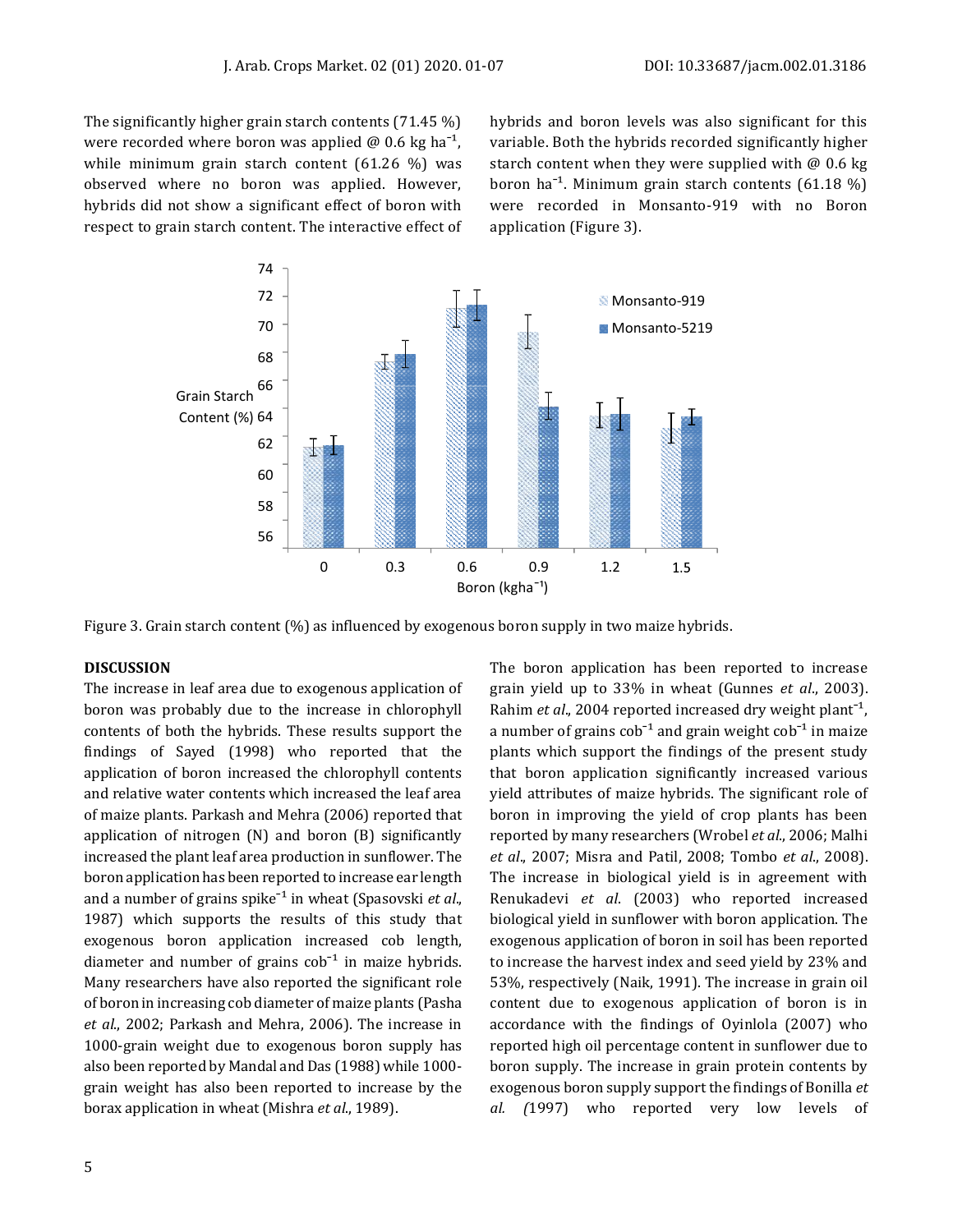hydroxyproline-rich proteins in the cell walls of borondeficient bean root nodules compared with those of boron-sufficient controls. The low levels of grain protein contents may be due to the inability of proteins to assemble and resulted in the secretion of proteins under boron deficient conditions as reported by Jackson (1991).

# **CONCLUSION**

The exogenous application of boron significantly affected the growth, yield and quality attributes of both maize hybrids. The application of boron  $\omega$  0.6 kg ha<sup>-1</sup> significantly increased leaf area, cob length and diameter, grain yield, 1000-grain weight and no. of grains  $\cosh^{-1}$ . It also significantly increased various quality attributes i.e. grain oil content, grain protein content and grain starch content. It was also observed that application higher doses of boron @1.2 and 1.5 kg ha<sup>-1</sup> significantly reduced grain oil, protein and starch contents.

# **ACKNOWLEDGEMENT**

The authors acknowledge the financial support provided by the Higher Education Commission (HEC) of Pakistan for the present study.

# **REFERENCES**

- Adiloglu, A. n. and S. Adiloglu. 2006. The effect of boron (B) application on the growth and nutrient contents of maize in zinc (Zn) deficient soils. Research Journal of Agriculture and Biological Sciences, 2: 1-4.
- Ahmad, N., T. Muhammad and M. G. Chaudhry. 1998. Fertiliser, Plant Nutrient Management, and Selfreliance in Agriculture. The Pakistan Development Review. Pakistan Institute of Development Economics., Quaid-i-Azam University Campus, Islamabad, Pakistan, p. 217-233.
- Bremner, J. M. and C. S. Mulvaney. 1982. Nitrogen-Total, Methods of Soil Analysis Part 2. Chemical and Microbiological Properties, Page, A.L., Miller, R.H., Keeney, D.R. ed. American Society of Agronomy, Soil Science Society of America, Madison, Wisconsin, p. 595-624.
- Buresh, R. J., E. R. Austin and E. T. Craswell. 1982. Analytical methods in N-15 research. Fertilizer Research 3: 37-62.
- Follett, R. H., L. S. Murphy and R. L. Donabue. 1981. Fertilizers and Soil. Prentice-Hall, Inc., Englewood Cliffs, New Jersey, USA, p. 557.
- García-Hernández, E. R. and G. I. C. López. 2005. Structural cell wall proteins from five pollen species and their relationship with boron. Brazilian Journal of Plant Physiology, 17: 375-381.
- Güneş, A., M. Alpaslan, A. Inal, M. S. Adak, F. Eraslan and N. Çiçek. 2004. Effects of boron fertilization on the yield and some yield components of bread and durum wheat. Turkish Journal of Agriculture and Forestry, 27: 329-335.
- Hiller, A., J. Plazin and D. D. Vanslyuke. 1948. A study of conditions for determination of nitrogen and proteins. Journal of Biochemistry 176: 1401-1420.
- Hudson, R. and J. Clarke. 1997. Dimilin and boron for insect control and yield increases in soybeans. Proceedings of the 5th Annual Southern Soybean Conference. Myrtle Beach, South Carolina, USA, p. 1-8.
- Ismail, A. M. 2003. Response of maize and sorghum to excess boron and salinity. Biologia Plantarum, 47: 313-316.
- Jackson, J. F. 1991. Borate control of energy-driven protein secretion from pollen and interaction of borate with auxin or herbicide--a possible role for boron in membrane events. Proceedings of the Plant Biochemistry and Physiology Symposium. The University of Missouri, Columbia, USA, p. 221- 229.
- Jackson, M. L. 1958. Soil chemical analysis. Prentice-Hall, Inc., Englewood Cliffs, New Jersey, USA.
- Kausar, M. A., M. Tahir and A. Hamid. 1990. Comparison of three methods for the estimation of soil available boron for maize. Pakistan Journal of Scientific and Industrial Research, 33: 221-224.
- Low, N. H. 1990. Food Analysis, Laboratory Manual. Department of Applied Microbiology and Food Science, University of Saskatchewan, Saskatchewan, Canada, p. 37-38.
- Malhi, S. S., Y. Gan and J. P. Raney. 2007. Yield, seed quality, and sulfur uptake of Brassica oilseed crops in response to sulfur fertilization. Agronomy Journal, 99: 570-577.
- Mandal, A. B. and A. D. Das. 1988. Response of wheat (*Triticum aestivum*) to boron application. Indian Journal of Agricultural Sciences, 58: 681-683.
- Marschner, H. 1995. Mineral Nutrition of Higher Plants 2nd ed., Academic Press, San Diego, California, USA.
- Martens, D. C., M. T. Carter and G. D. Jones. 1974. Response of Soybeans Following Six Annual Applications of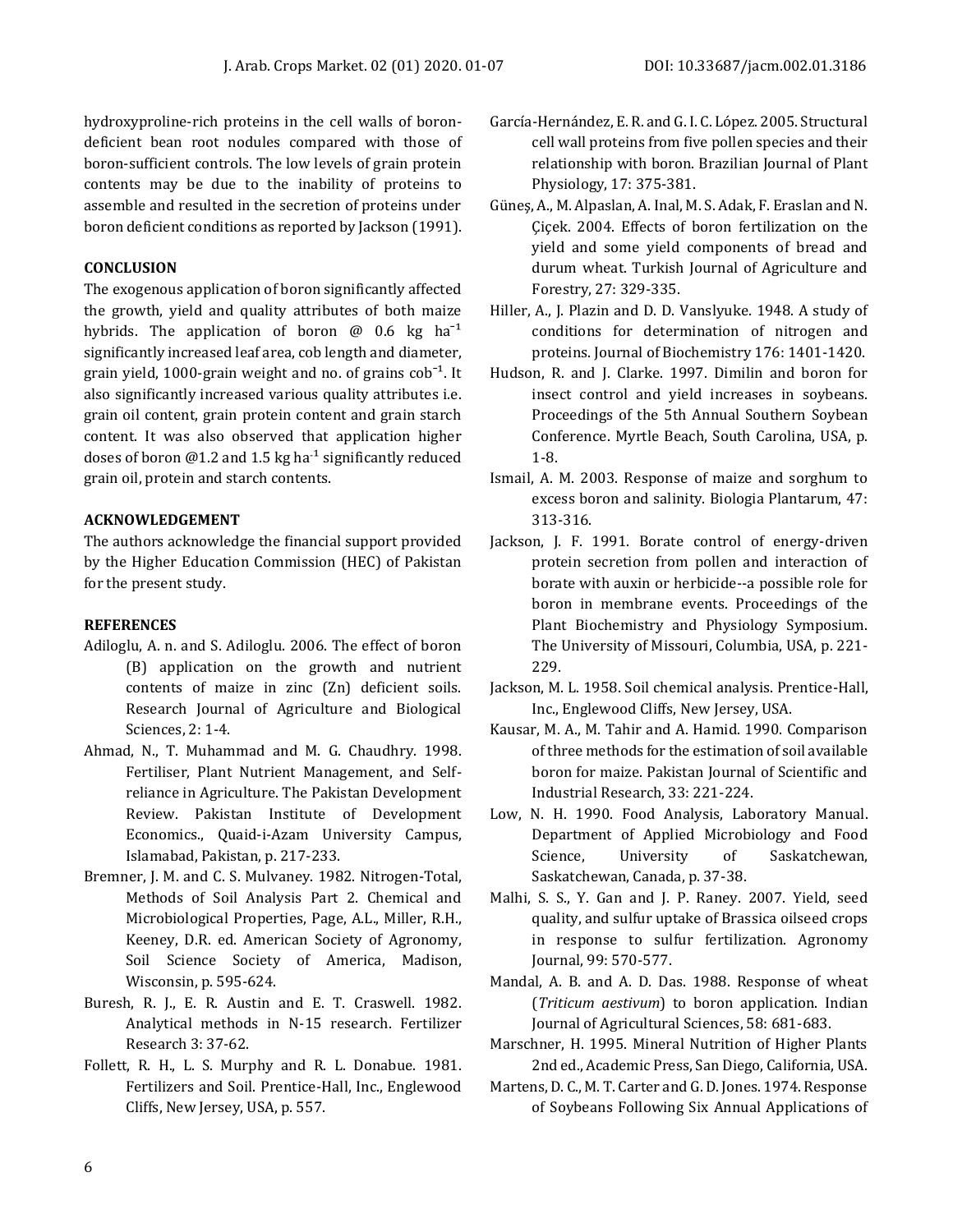Various Levels of Boron, Copper, and Zinc. Agronomy Journal, 66: 82-84.

- Mishra, S. S., I. M. L. Gulati, S. S. Nanda, L. M. Garnayk and S. N. Jana. 1989. Micronutrient studies in wheat. Orissa Journal of Agricultural Research 22: 94-96.
- Misra, S. M. and B. D. Patil. 1987. Effect of boron on seed yield in Lucerne (*Medicago sativa* L.). Journal of Agronomy and Crop Science, 158: 34-37.
- Misra, S. M. and B. D. Patil. 1987. Effect of Boron on Seed Yield in Lucerne (Medicago sativa L.). Journal of Agronomy and Crop Science, 158: 34-37.
- Mozafar, A. 1989. Boron Effect on Mineral Nutrients of Maize. Agronomy Journal, 81: 285.
- Naik, H. R. 1991. Influence of Boron on Seed Setting and Seed Production KBSH-2 Hybrid Sunflower Under Irrigated Conditions (Unpublished) M.Sc. Agric. thesis. University of Agricultural Sciences, GKVK.
- Olsen, S. R. and L. E. Sommers. 1982. Phosphorous, In: Page, A. L., (eds.), Methods of Soil Analysis. American Society of Agronomy, Soil Science Society of America, Madison, Wisconsin, USA, p. 403-430.
- Oyinlola, E. Y. 2007. Effect of Boron Fertilizer on Yield and Oil Content of Three Sunflower Cultivars in the Nigerian Savanna. Journal of Agronomy, 6: 421- 426.
- Parkash, Y. R. and P. M. Mehra. 2006. Growth and yield of sunflower as influenced by nitrogen and boron nutrition. CAB Abstract, CABI Publishing, UK.
- Pasha, B. U., A. Ali, M. Saleem and B. H. Niazi. 2002. Role of boron for potassium/sodium ratio in sunflower under saline conditions. Helia, NARC, Islamabad, Pakistan, p. pp. 69-78.
- Pilbeam, D. J. and E. A. Kirkby. 1983. The physiological role of boron in plants. Journal of Plant Nutrition, 6: 563-582.
- Rahim, M., H. Ali and T. Mahmood. 2004. Impact of nitrogen and boron application on growth and yield of maize (*Zea mays* L.) crop. Journal of Research in Science, 15: 153-157.
- Reinbott, T. M. and D. G. Blevins. 1995. Response of soybean to foliar‐applied boron and magnesium and soil‐applied boron1. Journal of Plant Nutrition, 18: 179-200.
- Renukadevi, A., P. Savithri and K. Andi. 2003. Sources, levels and methods of boron application on the dry matter production, yield attributes and yield of

sunflower (Helianthus annuus) crop. Crop Research Hisar - The Pherobase, 25: 436-440.

- Richard, L. A. 1954. Diagnosis and improvement of saline and alkali soils. USDA Hand Book. No. 60. US Govt. Press, Washington, DC, USA, p. 160.
- Römheld, V. and H. Marschner. 1991. The function of micronutrients in plants, In: Mortvelt, J. J., (eds.), Micronutrients in Agriculture, 2nd ed. SSSA Book Series, Wisconsin, Madison, USA, p. 297-328.
- Sayed, S. A. 1998. Impacts of boron application on maize plants growing under flooded and unflooded conditions. Biologia Plantarum, 41: 101-109.
- Shorrocks, V. M. 1997. The occurrence and correction of boron deficiency, In: *al*., B. D. *e.*, (eds.), Developments in plant and soil sciences: Boron in soils and plants. Kluwer Academic Publishers, Dordrecht, Netherlands, p. 121-148.
- Spasovski, K., M. Jekic and T. Avramovski. 1987. Effect of NPK fertilizer and foliar application of trace elements on some morphological properties of wheat cv. Benzostaya Agrohemija, 2: 119-126.
- Steel, R. G. D., J. H. Torrie and D. A. Dicky. 1986. Principles and procedures of statistics: a biometrical approach 3rd ed., McGraw Hill, Inc. Book Co., New York, USA.
- Thimmaiah, S. R. 2004. Standard methods of biochemical analysis. Kalyani Publishers, Ludhiana, India.
- Togay, Y., N. Togay, F. Cig, M. Erman and A. E. Celen. 2008. The effect of sulphur applications on nutrient composition, yield and some yield components of barley (*Hordeum vulgare* L.). African Journal of Biotechnology, 7: 3255-3260.
- Verma, B. C., K. Swaminathan and K. C. Sud. 1977. An improved turbidimetric procedure for the determination of sulphate in plants and soils. Talanta, 24: 49-50.
- Welch, R. M., W. H. Allaway, W. A. House and J. Kubota. 1991. Geographic distribution of trace element problems, In: Mortvelt, J. J., (eds.), Micronutrients in Agriculture. Book Series 4, Wisconsin, Madison, USA, p. 31-57.
- Wrobel, S., B. Hrynczuk and K. Nowak. 2006. Fertilization with boron as a security factor of the nutrient availability under drought conditions. Polish Journal of Environmental Studies, 15: 554-558.